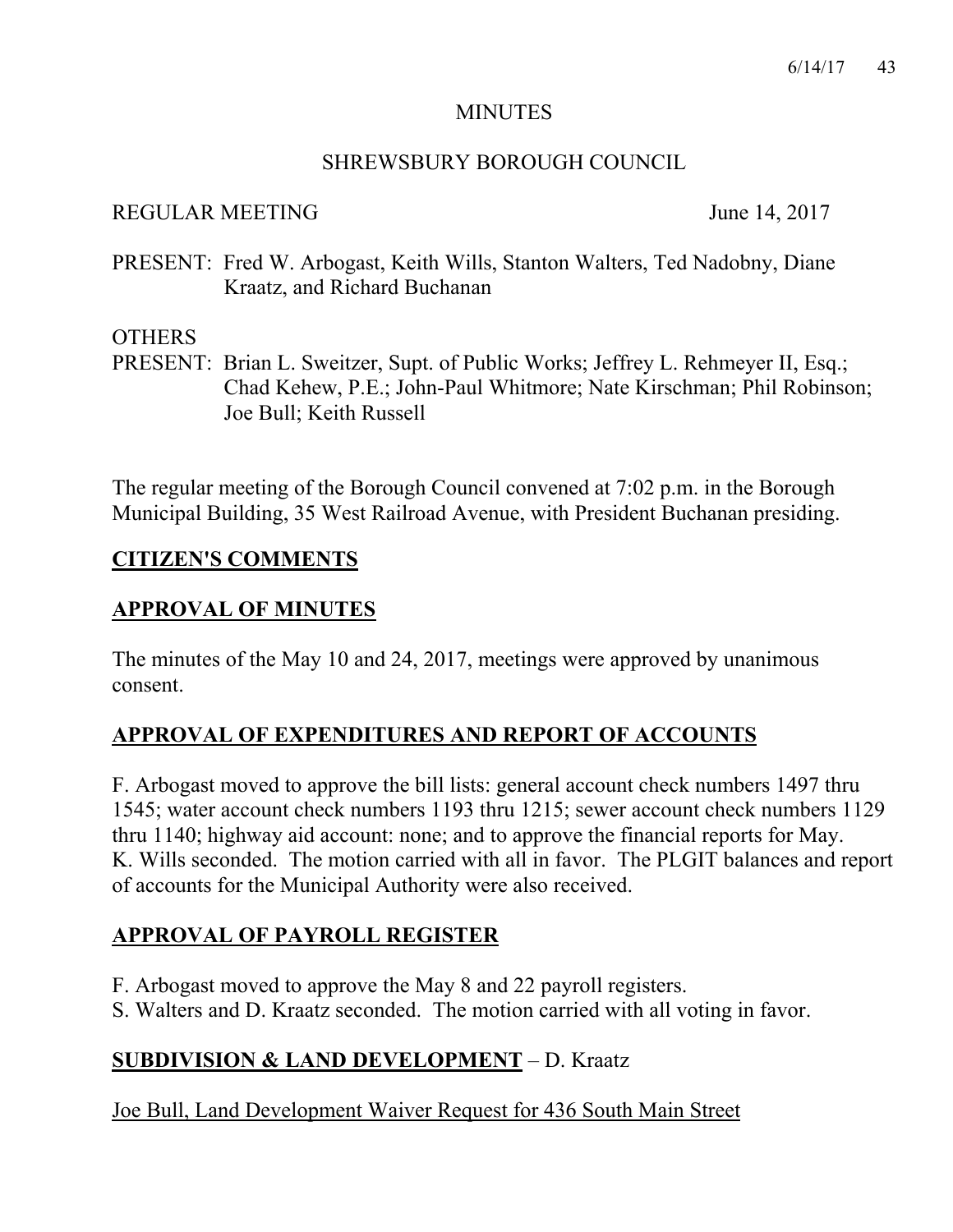Mr. Bull is asking for a waiver from submitting a land development plan to put a 30 foot addition on the rear of the building closest to the railroad tracks that currently measures 60 feet in length. There are currently three businesses in the two buildings. Both Eng. Lipinski and South Penn Code Consultants are not in favor of a waiver as there are a number of questions and items that need to be calculated and checked which are tracked through a land development plan and its approval process, such as required number of parking spaces and principal use square footage. Mr. Bull was told the Borough likes to be cooperative but after seeing this for the first time this evening, he was told to prepare a land development plan and come back to the Borough. It was suggested he contact a professional engineer/surveyor who is familiar with the ordinances and have a plan prepared showing the current situation and the proposed changes. Also, it is unclear if changes are made to the existing building, will it then have to be brought up to code including sprinkling of the building.

### **Codes Enforcement**

Eight permits were issued in May.

## **Southern Regional Police** – R. Buchanan

The April police report was highlighted. Officer Michael Storeman, who was dragged by a vehicle during an incident in Glen Rock Borough, was given a Purple Heart by Chief Boddington at last week's police commission meeting. R. Buchanan stated that it might be difficult right now to start billing Railroad and Winterstown Boroughs based on PPUs and it needs to be determined how the costs will be shared. The amended Agreement has been signed by New Freedom and Shrewsbury Boroughs and Glen Rock Borough will sign it at its meeting.

### Notice to Exit

Since New Freedom and Glen Rock Boroughs gave notice of exiting at the end of 2018, in order to protect Shrewsbury Borough so we are not left in a bind with the assets and liabilities of the Police Department, notice will be given of withdrawal for the end of 2018. Shrewsbury Borough fully supports the Southern Regional Police Department and notice is only being given to protect the Borough if Glen Rock and New Freedom Boroughs exit. Stewartstown Borough will be doing the same thing. Sol. Rehmeyer advised that this take place in June or July and must be done before October 1.

## **Water & Sewer** – Supt. Sweitzer

Weather Station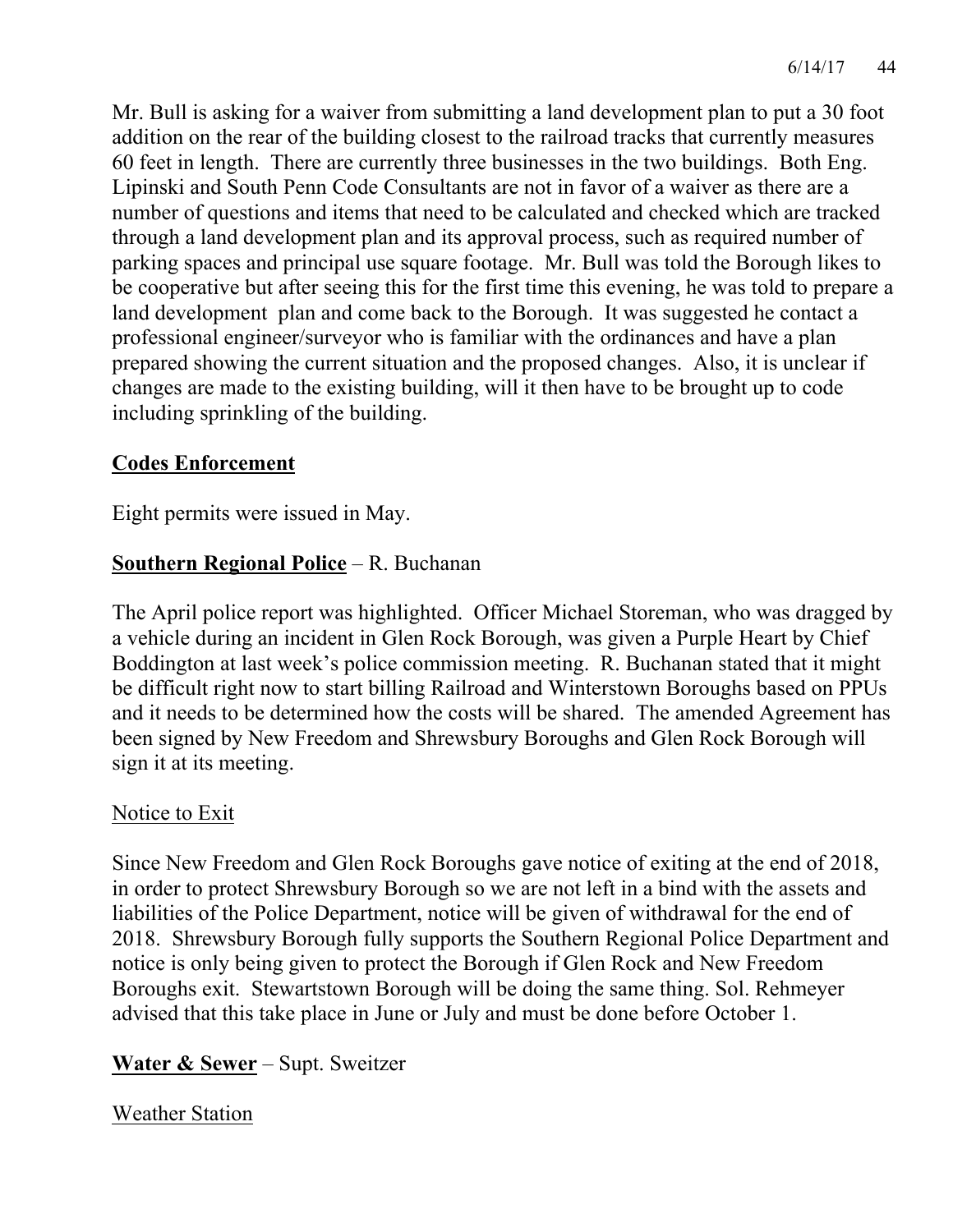The weather station will be installed at the Public Works garage in order to use the wi-fi service and to link to the SCADA system.

### Johnson Controls Sewer Discharge

The sewer flow meters detected about 75,000 gallons per day of additional sewage entering the Deer Creek sewer station from May 3 to May 11. The heavy discharge was tracked to Johnson Controls. The plumber on site was flushing the refrigerant lines with an acid/water mixture and discharging the solution to the sewer lines. The York Water Company metered 218,000 gallons of water at the property for 15 days in the month of May. Johnson Controls is located in the Municipal Authority service area but affects the Deer Creek pump station and total sewer flows.

### Essex Circle Drive

Fitz & Smith arrived on site on April 10 and will be finished by the end of the month with the temporary paving restoration to complete the work. The Public Works Department replaced two sections of water line that cross the sewer replacement project due to the line having several leaks during the project due to the sewer trench settling and stress on the water line from the heavy equipment.

R. Buchanan moved to approve the Borough's share (14%) of the recommendation of payment #4 of \$146,532.00.

F. Arbogast seconded. The motion carried with all voting in favor.

### Sewer Capacity Meeting

The Committee has met and will meet with Phil Robinson on July 6. The office is updating the EDU information contained in the 2009 Holley sewer capacity report.

## **Public Roads & Lighting** – Supt. Sweitzer

### PennDOT North Main Street Paving/Driveway Removal

Supt. Sweitzer spoke with both property owners of 127 and 135 North Main Street to let them know the scope of work in connection with removing the ramps and installing straight driveways. A right-of-way agreement needs to be prepared for both as well as discussing how much they are responsible to pay. In order to blend the existing driveway with the road, we will be outside of the right-of-way.

#### West Linden Avenue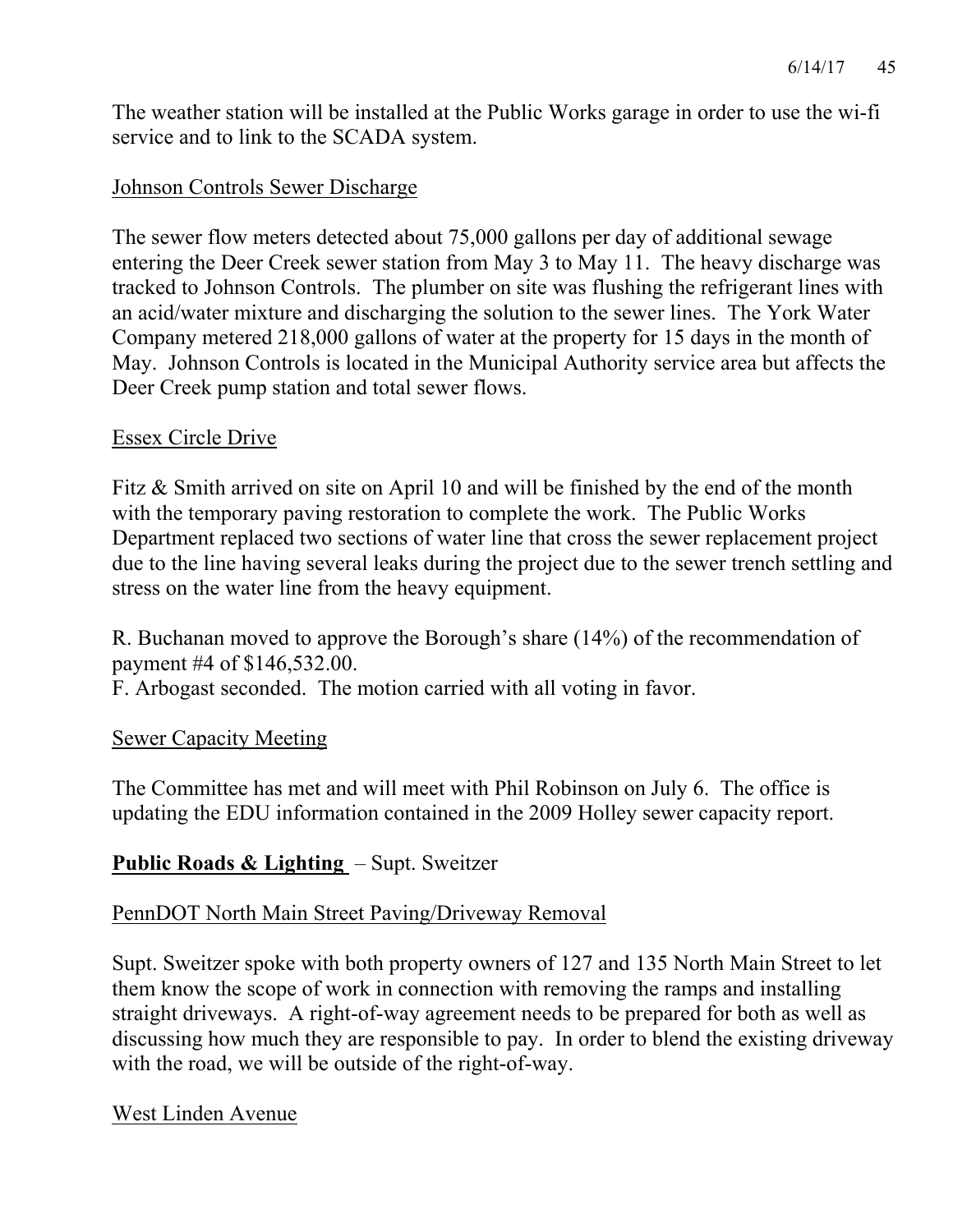The road way ramp onto North Main Street will have to stay unless significant grade adjustments are made to the sidewalk and a retaining wall added as the existing grades are too extreme. The situation should be discussed with the two affected property owners about abandoning the road with a dead end or leave the affected ramp as it is now. If the road is a dead end, we could still maintain the road or let the homeowners maintain it as a private drive. Supt. Sweitzer was asked to meet with the adjacent property owners and explain what would need to happen in order to keep the alley open at Main Street and how it would adversely affect their properties. The Borough may close the alley but could still perform maintenance and snow removal.

### 2018 or Future Road Paving

A tour was done on May 16. The cost to repair the worst roads is around \$650,000.00. With water line replacement there is an additional \$800,000.00. Supt. Sweitzer was asked to prepare for next month a grading of the worst water lines with a cost for replacement. At that time, a decision will be made as far as seeking a loan.

### 201 South Main Street

Trucks have entered the property at 201 South Main Street again. Supt. Sweitzer was asked to perform a traffic study to see if trucks could be restricted.

#### Essex Circle Drive Drainage

Storm pipe and inlets cannot be added due to the shallow pipe elevation invert at the creek and the creek level is too high to allow a suitable pipe size and inlet boxes. The solution to the problem would be to remove the existing storm pipe and restore the area to an open drainage swale to allow more capacity. The existing storm water pipe cannot handle the flows and floods the neighbor's property. A right-of-way would be necessary to do the work. It was mentioned that public money should not be used to correct a private issue. S. Walters said he would like to monitor the situation to see how often it does occur at 12 Essex Circle Dr.

The Secretary was asked to send a letter to the owners of 44 Lexington Drive about placing screening barrier on the pipe that was put in illegally under the driveway by the former owner. The barrier is requested as a safety precaution to keep children out of the pipe.

### Exit 4 Water and Sewer Replacements

As part of the Exit 4 project, our water and sewer lines that run under I-83 will be replaced on a 90%(PennDOT) - 10% split. Gannett Fleming will be the designing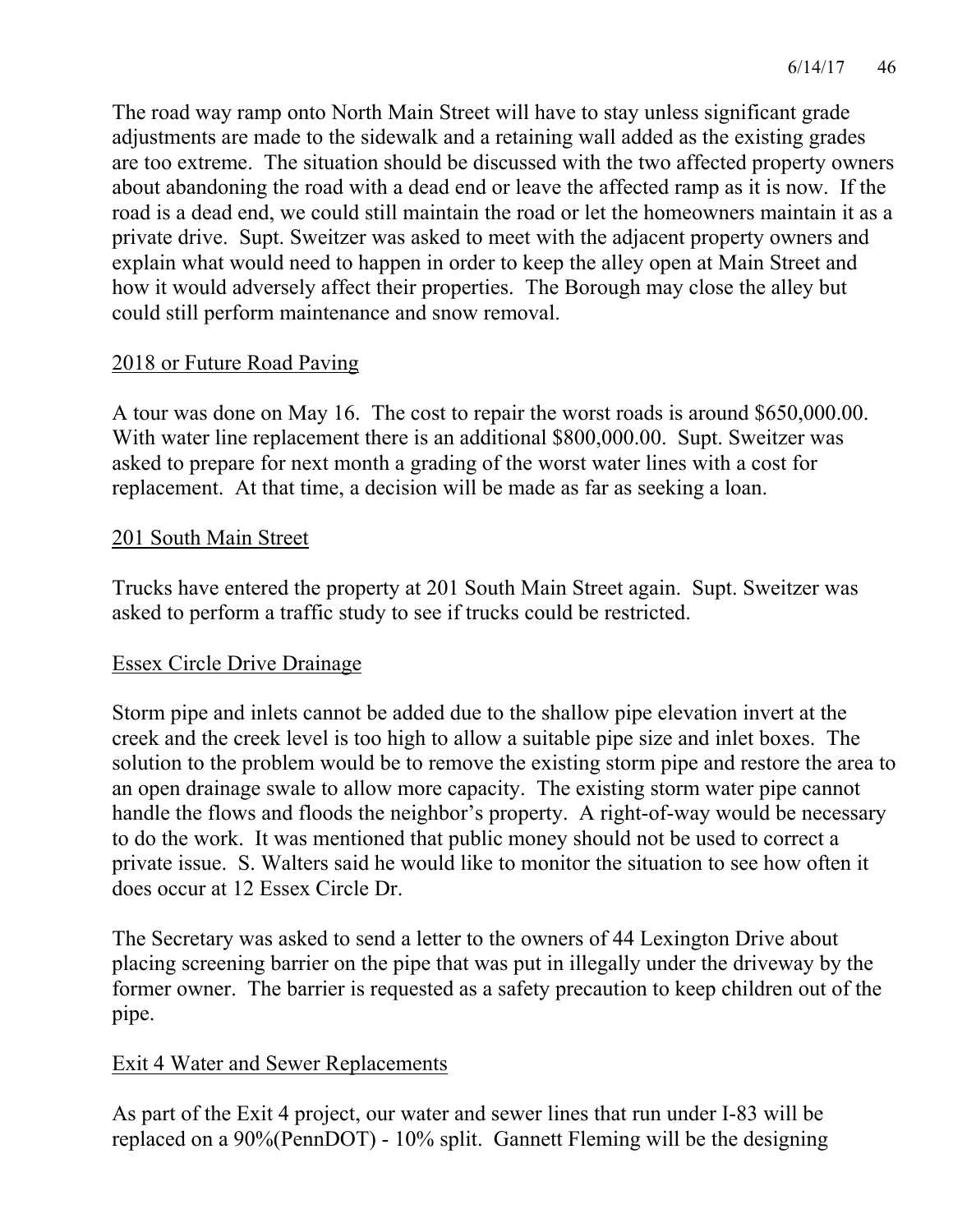engineers since they are doing the exit design. A resolution and accompanying letter was prepared for both the Borough and the Authority for the cost share.

T. Nadobny entered the meeting at 8:35 p.m.

K. Wills moved to approve Resolution #2017-3 agreeing to pay the 10% cost share for the water line replacement.

F. Arbogast seconded. The motion carried with all voting in favor.

K. Wills moved to approve the signature of the accompanying letter to PennDOT.

F. Arbogast seconded. The motion carried with all voting in favor.

F. Arbogast moved that Gannett Fleming, Inc. be appointed as design consultant for water and any sanitary sewer facility in the Borough relocation design for the Exit 4 design upgrade project.

S. Walters seconded. The motion carried with all voting in favor.

## **Public Lands, Buildings and Finance** – F. Arbogast

### Ballfield Lights Replacement

Eureka Fire Company assisted in changing 16 light bulbs at the ballfield recently and Supt. Sweitzer suggested a donation amount to be sent to them. To rent a lift would have cost around \$1,200.00.

T. Nadobny moved to send the Eureka Fire Company a donation of \$300.00.

S. Walters seconded. The motion carried with all voting in favor.

### **ENGINEER'S REPORT**

### 2017 Water Work

The water mains and lines will be replaced on East Linden Avenue, North Highland Drive, and South Sunset Drive. The contract documents are complete and out for bids. Bids will be opened on July 11 so an award can be done at the July 12 meeting. The estimated construction cost is \$550,000.00.

### 2016 Water Line Replacement Project Recommendation of Payment

Eng. Lipinski's office recommends partial payment #6 be made to H & H General Excavating Company in the amount of \$32,848.15 for work completed to May 10. The retainage should be approved next month.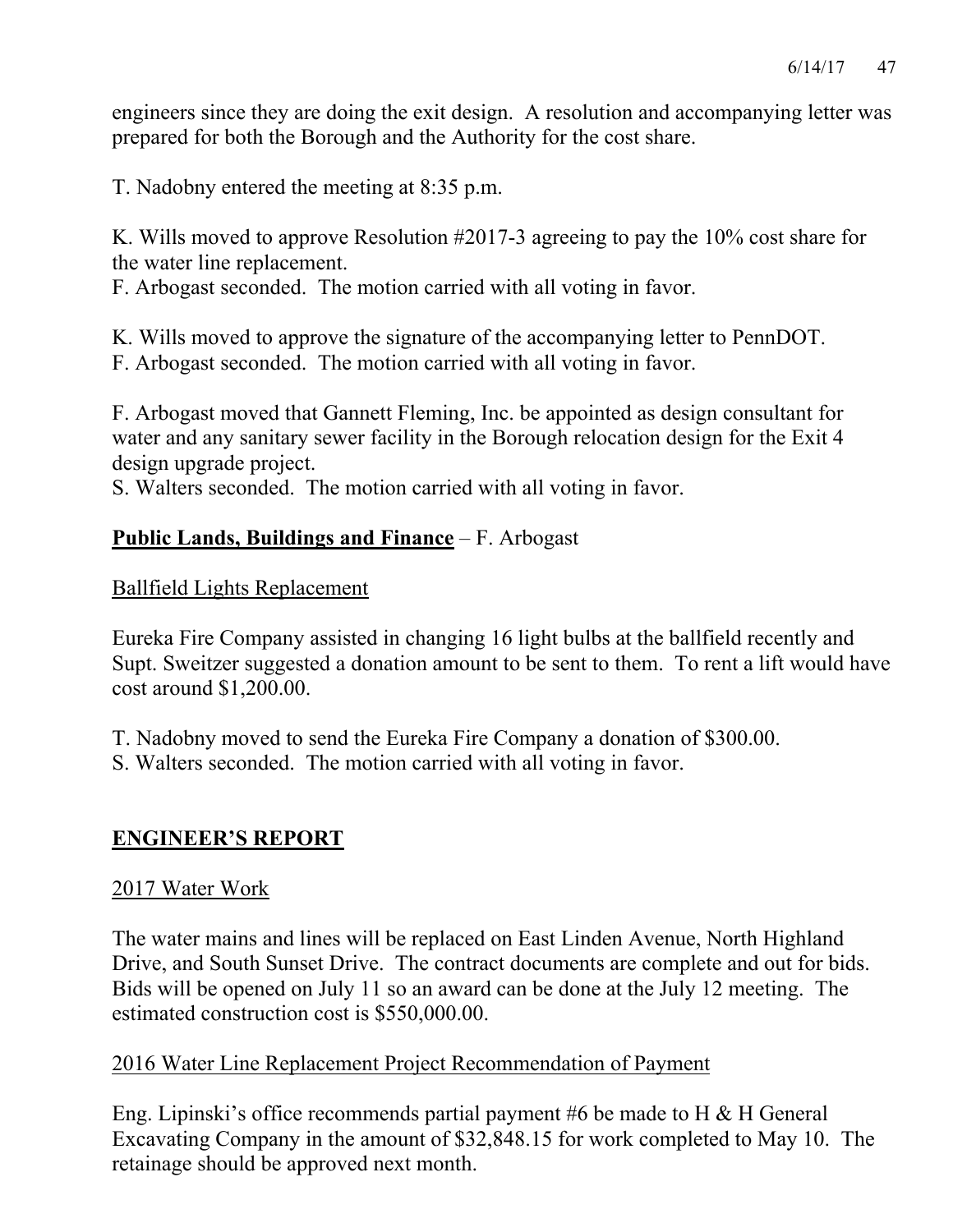S. Walters moved to pay H & H General Excavating Company in the amount of \$32,848.15. T. Nadobny seconded. The motion carried with all voting in favor.

## **SOLICITOR'S REPORT**

### Police Agreement

In order to protect itself, the Borough needs to give notice of withdrawal like New Freedom and Glen Rock Boroughs did. The timeline is at the July 12 meeting, Council must authorize advertisement of the hearing with the earliest a hearing can be held being September 13 and then certified notice must be given to the Police Commission and the other members before October 1. Council consented to the Solicitor proceeding as explained.

Shrewsbury Township Ordinance Requiring the Closure and Capping of Wells in the Wellhead Protection Overlay District

The Township adopted the ordinance at the June 7 meeting and a copy was attached to the Solicitor's report. Sol. Rehmeyer was asked to contact select York Water Company customers in Wellhead Protection Areas about the ordinance adoption.

### Stewartstown Railroad and Omega Rail Management

No response has been received from the letters sent a year ago requesting information. Past due notices arrive regularly, but most are inaccurate or inconsistent.

### **Public Safety, Welfare and Personnel** – F. Arbogast and S. Walters

### CPR and First Aid

The class will be held on May 25 with nine people attending at a cost of \$360.00.

### EMS Shrewsbury Vol. Fire Company

A joint meeting was held recently to discuss whether an ambulance should be housed at the Shrewsbury Volunteer Fire Company. Chief Myers sent a letter to Memorial Hospital to see whether it wanted to provide paramedic support to help Rose Ambulance and Glen Rock Ambulance. The next meeting will include Rose Ambulance and Glen Rock Ambulance. It was also mentioned at the meeting that Shrewsbury Borough was billed \$19,474.00 for 314 calls and the Township was billed by New Freedom Borough for Rose Ambulance EMT workers compensation in the amount of \$3,578.06 for 395 calls.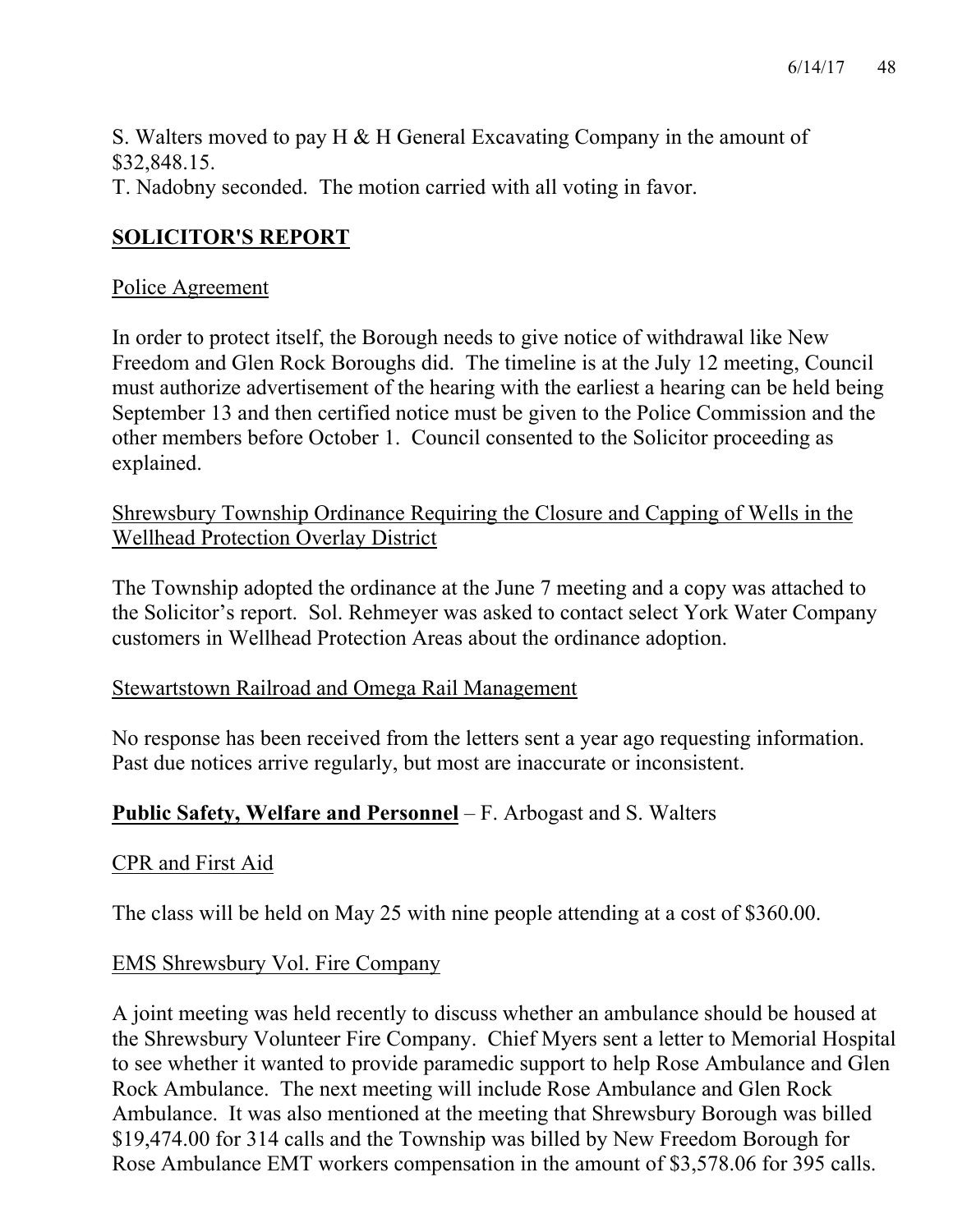The Township donates \$35,000.00 to Rose Ambulance and the Borough donates \$15,000.00. A letter will go out to Rose Ambulance asking why the difference in the billings.

## Regional EMA

S. Walters stated he is waiting on the Governor's appointment letter and then the Committee will meet.

**Secretary's Report** – C. Bosley

**York Adams Tax Bureau** –

**Subdivision, Land Development & Zoning** – D. Kraatz

## **Planning Commission/Regional Planning Commission**

Regional Comprehensive Plan

S. Walters reported the Township approved its resolution to participate in the regional comprehensive plan block grant application for \$20,000.00.

## LGAC Meeting

S. Walters attended the meeting Monday evening which was a presentation on the 2020 census and what to look for. Information will be mailed in July to each municipality to see how it wants to receive an address listing for review.

## **UNFINISHED BUSINESS**

## **NEW BUSINESS**

## E-Mail Service

F. Arbogast brought up and was joined by others who say the new e-mail service by NFDC is cumbersome to use. S. Walters was asked to contact the owner to see what, if anything, can be done.

## S.R.B.C.

Public hearings will be held here on June 26 starting at 9:00 a.m. R. Buchanan sent his earlier presentation that he made out to all for comments which need to be received by the Secretary by June 19, as the deadline for submission is June 20.